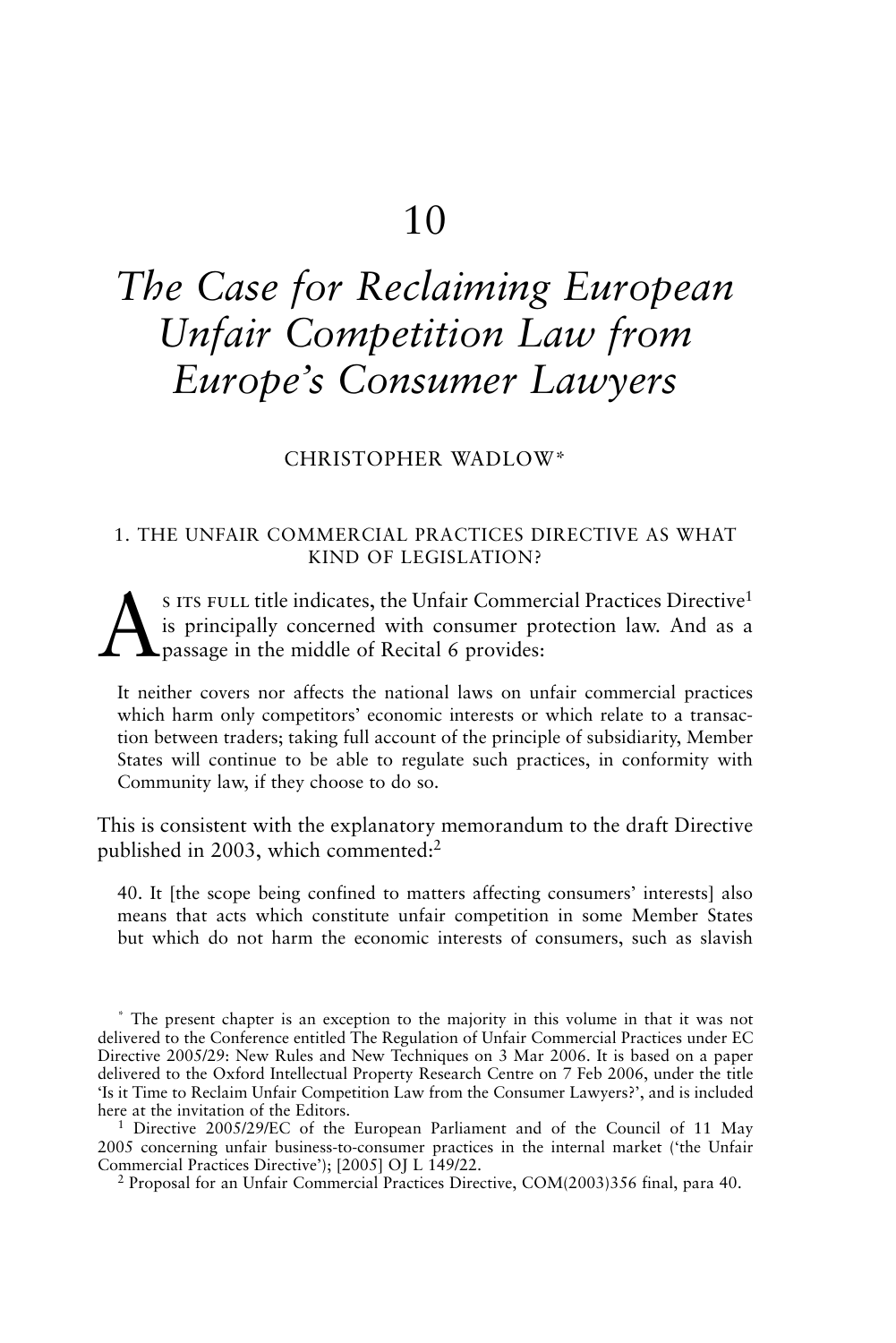#### 176 *Christopher Wadlow*

imitation (i.e. copying independently of any likelihood of consumer confusion) and denigration of a competitor, are outside the scope of the Directive. Acts which are classed some Member States as unfair competition which do harm consumers economic interests, such as confusion marketing (which generates a danger of confusion among consumers with the distinctive signs and/or products of a competitor) are within scope.

So in the phraseology of the day it is concerned with business-to-consumer ('B2C') relationships rather than business-to-business ('B2B') ones. However, in almost the same breath the Directive acknowledges that it can hardly avoid affecting the latter as well. According to Recitals 6 and 8 (emphasis added):

(6) This Directive ... approximates the laws of the Member States on unfair commercial practices, including unfair advertising, which directly harm consumers' economic interests *and thereby indirectly harm the economic interests of legitimate competitors*.

(8) This Directive directly protects consumer economic interests from unfair business-to-consumer commercial practices. *Thereby, it also indirectly protects legitimate businesses from their competitors who do not play by the rules in this Directive and thus guarantees fair competition in fields co-ordinated by it.* It is understood that there are other commercial practices which, although not harming consumers, may hurt competitors and business customers. *The Commission should carefully examine the need for Community action in the field of unfair competition beyond the remit of this Directive and*, if necessary, *make a legislative proposal to cover these other aspects of unfair competition*.

It is this second aspect of the Directive which I propose to address. Given that the Directive acknowledges that it will have, at the very least, certain indirect effects on the law of unfair competition, then is it satisfactory for it to derive its policies and priorities entirely from the point of view of consumer protection, if that is indeed the case? Alternatively, might the Directive have gone too far in the opposite direction, so as to enact in the name of consumer protection a collection of principles and provisions which owe far more than is acknowledged to unfair competition law, and specifically to the legacy of the German *Gesetz gegen den unlauteren Wettbewerb* 1909 (the *UWG*)?<sup>3</sup> If these are taken as accusations rather than questions, then they may seem to be inconsistent with one another, but

<sup>&</sup>lt;sup>3</sup> The UWG of 1909 has now been replaced by the similarly named Act of 2004, which claims to have pre-emptively incorporated most, if not all, of the requirements of the Directive. I shall refer principally to the 1909 Act because of its historical importance, and because it was still in force while the study led by Professor Micklitz (http://ec.europa.eu/comm/consumers/ cons\_int/safe\_shop/fair\_bus\_pract/green\_pap\_comm/studies/sur21\_vol#\_en.pdf, considered more fully below) was taking place. (Replace '#' with '1', '2' or '3' for the relevant volume)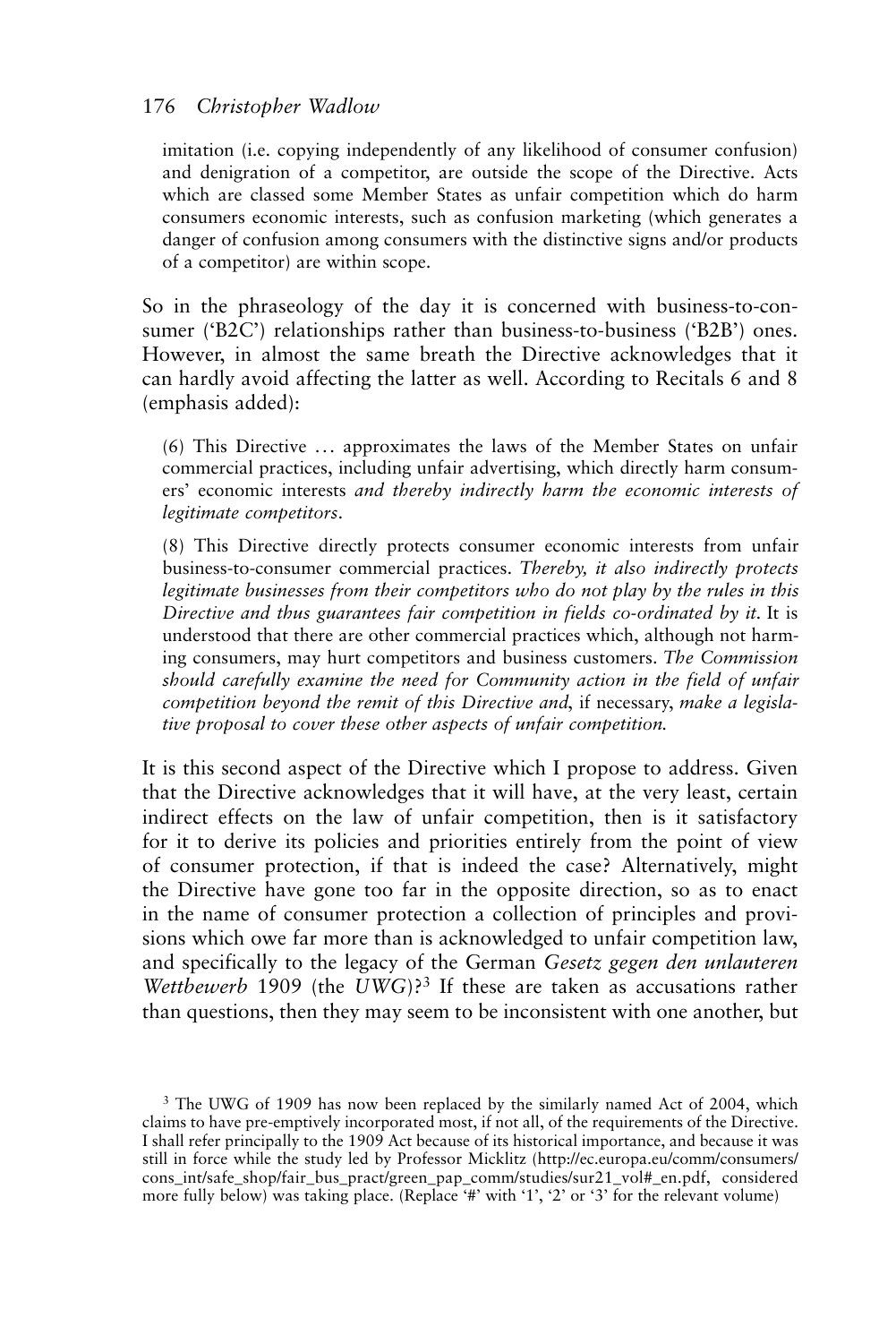until the underlying questions are resolved both possibilities deserve to be taken seriously, and there is even a sense in which they might be reconciled, though it is rather a discouraging one. It is to suggest that the Directive may be at risk (either now or in the future) of being unconsciously overinfluenced by a particular collectivist economic world-view which prevailed in Germany (and elsewhere) from the late nineteenth century to the advent of ordoliberalism after World War II, and which became entwined with the German UWG of 1909 and (especially) the enormous and hugely influential body of case law spawned by the latter. Conversely, it is suggested that those responsible for the Directive have not (so far) attempted to incorporate into it the results of any principled or scientific exercise balancing the legitimate rights and expectations of competitors inter se, or with respect to the public, as opposed to the rights of consumers vis-à-vis producers and suppliers.

All this does matter to consumers as well. The constitutional basis for the Directive is harmonisation within the internal market, but goods, persons, services and information neither know nor care whether legal barriers to their free movement are characterised as measures for consumer protection or come under a law of unfair competition. An immunity, incentive, disincentive or prohibition embodied in European consumer law may be vitiated or overridden by a contrary one in unharmonised national unfair competition law, at least until the discrepancy is acknowledged and European law is allowed to prevail. Fair and honest competitors who are disadvantaged by the 'unfair' and unrestrained competition of rivals, or by the action of 'unfair' laws, (perhaps even to the point of being driven out of business) will not be able to compete effectively, or at all, and the public will ultimately have no choice but to deal with those who have undeservedly supplanted them.

# 2. ENGLISH AND GERMAN ATTITUDES TO UNFAIR COMPETITION CONTRASTED

Since the late nineteenth or early twentieth century, English and German attitudes to unfair competition as a civil law tort have exhibited the polarity of irreconcilable opposites. To enumerate all the differences would easily fill the present volume and more. For present purposes, the point of difference on which I propose to dwell is the centrality of the consumer in English law, and his or her peripheral relevance in German law. English common law understands unfair competition almost entirely through the prism of the consumer: if the consumer is deceived by a competitor's misrepresentation or misconduct then there is (or may be) actionable passing-off or injurious falsehood; if not, there is likely to be a remedy only on the rare occasions on which one of the so-called 'economic torts' can be invoked. So English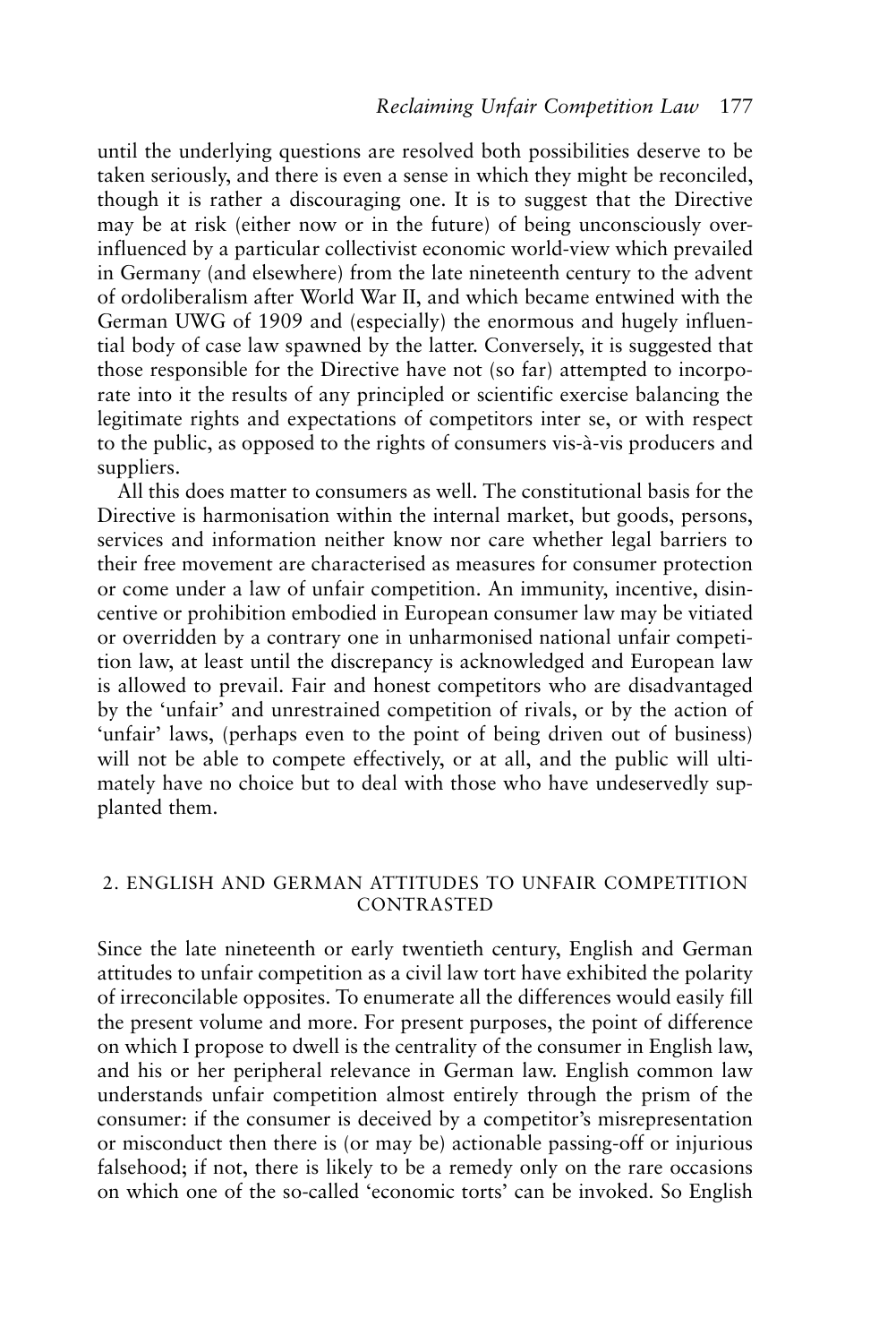#### 178 *Christopher Wadlow*

law equates 'fairness' with 'honesty', and 'honesty' with 'truthfulness', and makes the consumer the determinator of what is honest, and therefore of what is fair. Any business arguing that it subject to 'unfair' competitive conduct in any other sense must bring its complaint within one of the limited number of nominate torts. The *locus standi* of the competitor to sue is, so to speak, parasitic on the harm suffered by the consumer.

The same was at least formerly true of the United States,<sup>4</sup> and the *locus standi* of the competitor cannot be put better than it was by Judge Learned Hand in the Second Circuit Court of Appeals in a case in which a manufacturer of floor polish (Johnson's Wax) objected to the deceptive use of the same surname for a household textile cleaning compound. Learned Hand was prepared to describe the plaintiff as the 'vicarious champion' of the public against the deception practised on them, but quite strictly limited the ability of the plaintiff company to invoke this status to cases in which it suffered damage in its existing trading capacity (citations omitted):<sup>5</sup>

It is true that a merchant who has sold one kind of goods, sometimes finds himself driven to add other 'lines' in order to hold or develop his existing market; in such cases he has a legitimate present interest in preserving his identity in the ancillary market, which he cannot do, if others make his name equivocal there. But if the new goods have no such relation to the old, and if the first user's interest in maintaining the significance of his name when applied to the new goods is nothing more than the desire to post the new market as a possible preserve which he may later choose to exploit, it is hard to see any basis for its protection. The public may be deceived, but he has no claim to be its vicarious champion; his remedy must be limited to his injury and by hypothesis he has none. There is always the danger that we may be merely granting a monopoly, based upon the notion that by advertising one can obtain some 'property' in a name. We are nearly sure to go astray in any phase of the whole subject, as soon as we lose sight of the underlying principle that the wrong involved is diverting trade from the first user by misleading customers who meant to deal with him.

German law historically took quite the opposite approach. The duty of fair trading imposed under the general clause of the UWG 1909 was primarily owed to one's competitors (interpreted in the broadest possible sense) and to the relevant business community at large, and was enforceable by them and by various trade associations dedicated to stamping out trade practices which their membership or their executive considered undesirable. Subsequently, consumers' organisations were added to the list of possible

<sup>4</sup> The present state of the law of unfair competition in the US is well beyond the scope of the present contribution. 5 *S C Johnson & Son v Johnson*, 116 F 2d 427 (CA 2d Cir, 1940). Our hero had previously

made an appearance (under the sobriquet of the 'vicarious avenger') in *Ely-Norris Safe Co v Mosler Safe Co,* 7 F 2d 603, (CA, 2d Cir, 1925).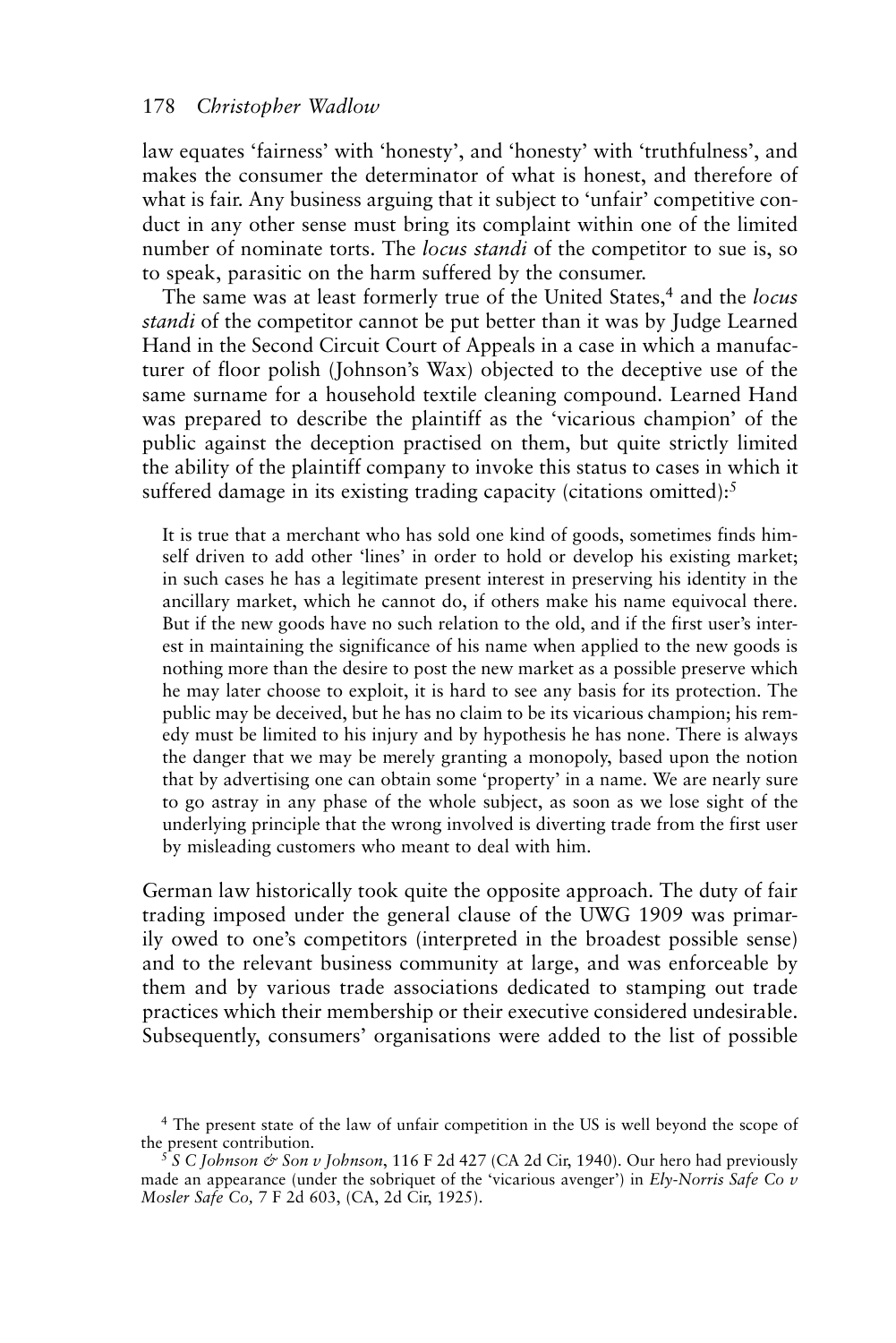plaintiffs. The principles governing *locus standi* under the UWG 1909 are summarised in the national report on Germany in the Micklitz survey:<sup>6</sup>

The basic legal rule for fair-trading is §1 UWG which provides claims for injunctions and damages against everybody who acts contrary to honest business practice. Case Law shapes the contents of the general clause. The vast majority of the principles and values applied under the general clause to individual cases today have been laid down and developed by jurisdiction throughout the last  $100$  years.  $\ldots$  The original concept of the law against unfair competition is aimed at the protection of traders against the unfair acts of their competitors. Accordingly only competitors and business associations had been entitled to claim for injunctions and damages. But as not only competitors are concerned by unfair competition, but also consumers and the general public, the UWG now provides for a right of action by consumer associations as well and this has been the case since 1966.

Case law under section 1 of the UWG 1909 is by hallowed convention divided into five categories or *Fallgruppen*, of which it will be seen that only the first unambiguously corresponds to the scope and policy of the Directive (citations omitted):7

The Act [the UWG 1909] contains specific provisions, and two general provisions of which section 1 UWG is the more important. It is a general expression of the principle that an injunction and a claim for damages are awarded in those cases in which someone in the course of business acts in conflict with *bonos mores*, good morals. The German courts have used this provision to build a comprehensive body of law governing the protection against unfair competition. Within this body of case law five categories of unfair acts can be distinguished, namely fishing for customers, obstructive practices, exploitation of reputation and achievement, breach of law, and disturbance of the market.<sup>8</sup>

Historically, and despite their many differences, English and German laws of unfair competition did have at least two things in common. First, that each expected businesses to foot the bill for suppressing conduct considered injurious to consumers. But businesses are not selfless. English law only works because (or to the extent that) their interests and resources are necessarily engaged on the same side as the consumer, and it is therefore extremely reluctant to allow businesses to invoke what purports to be concern for consumer welfare unless identity of interests is assured. No such invocation

 $6$  Micklitz Report, above n 3, volume 3, at 79. This should now be read subject to the repeal of the UWG 1909 and its replacement by the UWG 2004.

<sup>&</sup>lt;sup>7</sup> A Kamperman Sanders, *Unfair Competition Law: The Protection of Intellectual and Industrial Creativity* (Oxford, Clarendon Press, 1997) 57. Practices under the first head ('Kundenfang') include both deceptive and aggressive marketing techniques.

<sup>(&#</sup>x27;*Kundenfang*') include both deceptive and aggressive marketing techniques. 8 In German: *Kundenfang, Behinderung, Ausbeutung, Rechtsbruch* and *Marktstörung*.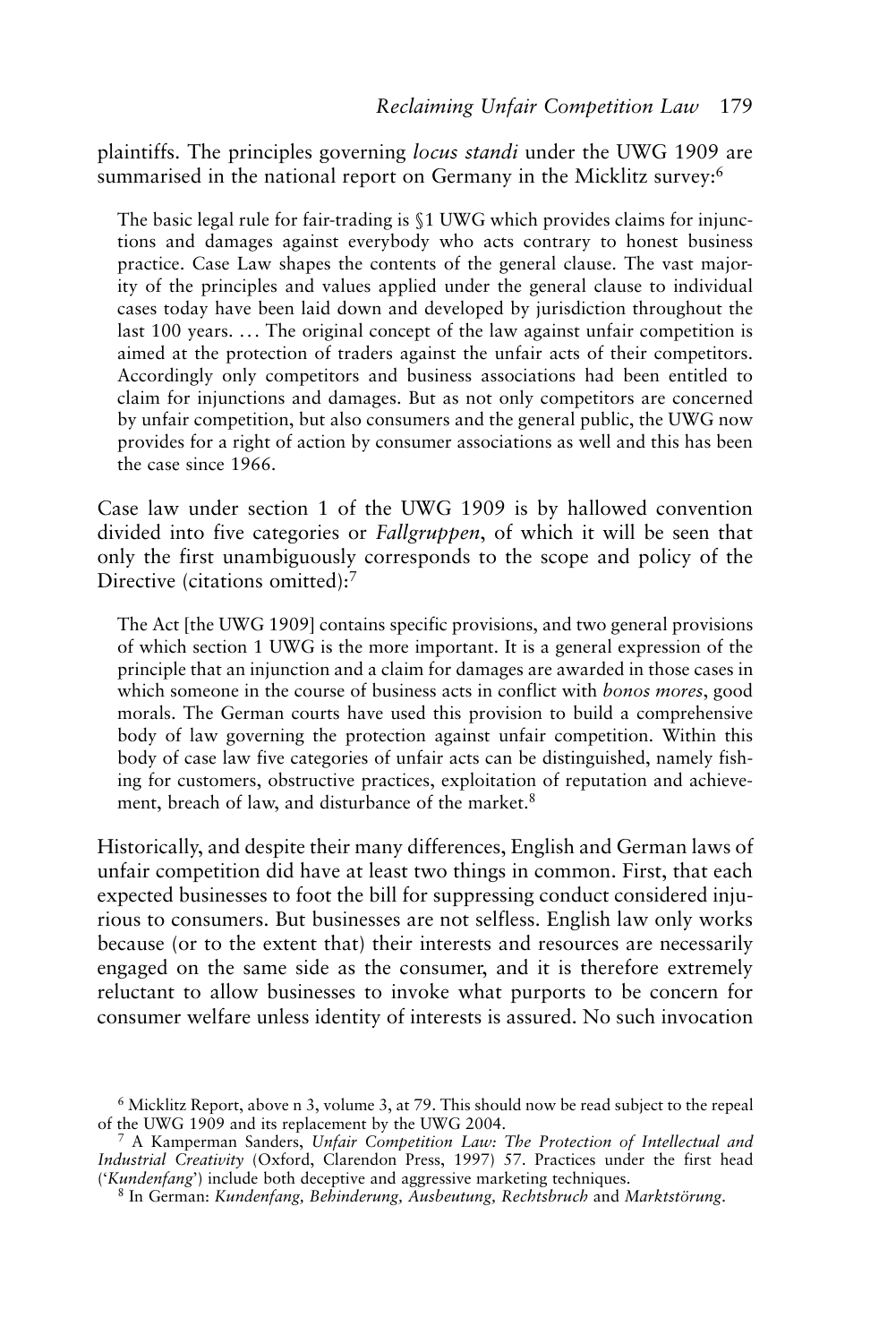of consumer welfare is necessary under German law, since aggrieved competitors may sue in their own capacity for breach of duties owed directly to them, but it is still assumed that the actions competitors take for their own protection or advantage will safeguard that abstract quality of 'fairness' in the market, and therefore benefit consumers as well.

Secondly, that each looked exclusively to a one-dimensional relationship to define 'fairness': in English law this was business-to-consumer (ie vertical); whereas in German law it was business-to-business (ie horizontal). English law asks: 'is this fair to your consumers?' (although its ideas of what is 'fair' to consumers are sometimes rather robust). German law asks: 'is this fair to your competitors?', and is altogether more solicitous. Each body of law seems to have taken it for granted that if conduct was 'fair' in the one dimension which it recognised, then it would also necessarily be 'fair' in the other. The assumption is beguiling, but on reflection it is selfevidently untrue as a general proposition, at least in the short term. To give two examples: charging below cost price (predatory pricing) can hardly be described as unfair to the consumer (who would think in terms of overcharging being unfair)—but it is certainly damaging to one's competitors, and it may be regarded as unfair to them. On the other hand, suborning a competitor's employees to divulge his trade secrets is as wrongful to him as it is self-evidently unethical (and there are effective common law remedies against it, though not under the name of unfair competition), but there is no immediate adverse effect on consumers. If anything, the latter stand to benefit from the cheaper, better, or more varied goods which the appropriator can now produce.

# 3. THE MICKLITZ STUDY AND THE PLACE OF UNFAIR COMPETITION

The immediate origins of the Directive lie in the monumental exercise undertaken for DG Health and Consumer Affairs by Professor Micklitz and his coworkers at the *Institut für Europäisches Wirtschafts- und Verbraucherrecht eV* (and elsewhere) under the title 'The Feasibility of a General Legislative Framework on Fair Trading'.<sup>9</sup> However, this exercise was in many respects the culmination of a programme which had begun with the attempted harmonisation of European unfair competition law in the period from 1965 to 1975, had continued with efforts to harmonise consumer protection law so far as advertising and 'commercial communications' were concerned, and

<sup>&</sup>lt;sup>9</sup> Available at http://ec.europa.eu/comm/consumers/cons\_int/safe\_shop/fair\_bus\_pract/green\_ pap\_comm/studies/sur21\_vol#\_en.pdf. (hereafter the 'Micklitz Report').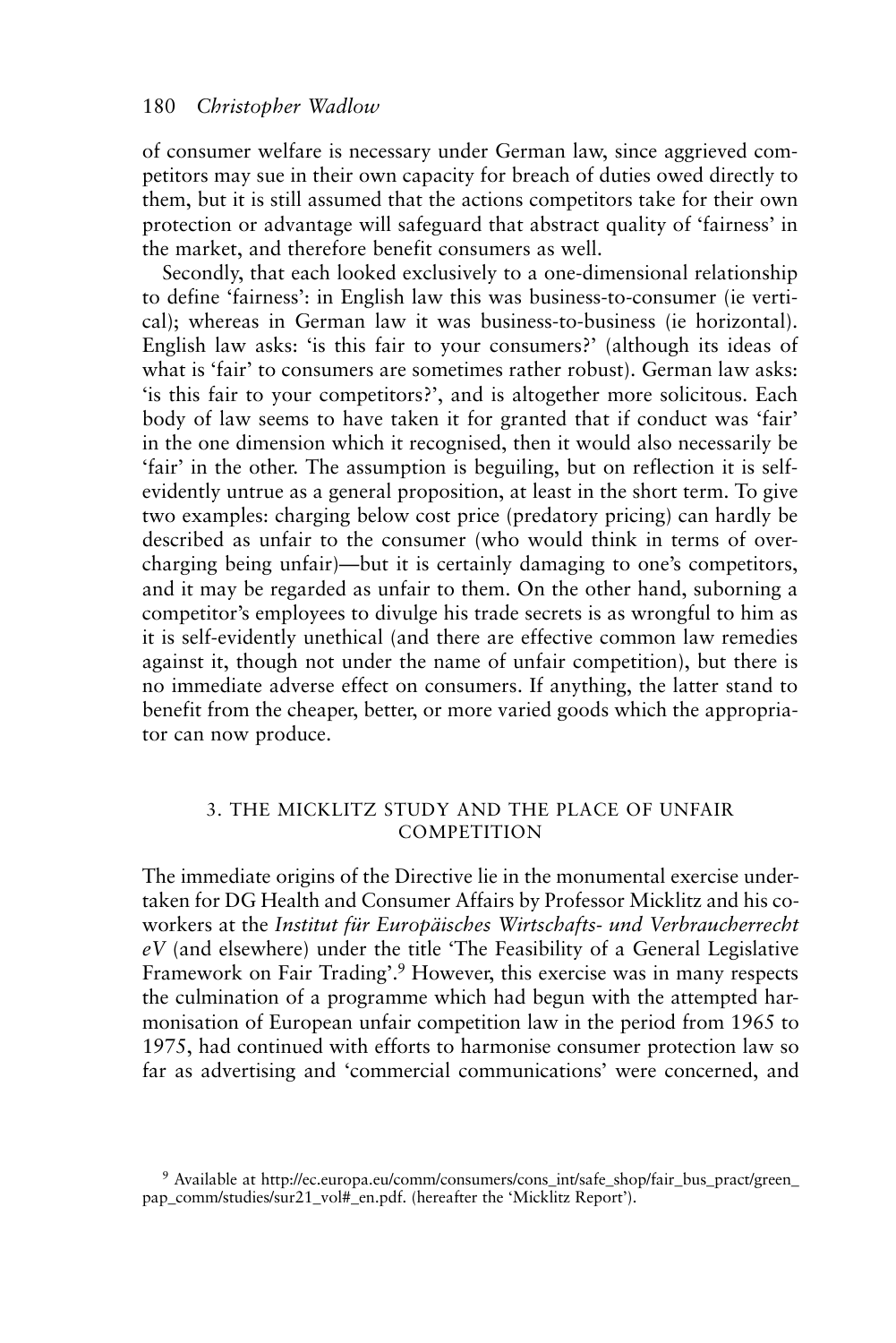may now be within sight of returning full circle to the original project. As recital 8 to the Directive concludes:

(8) ... The Commission should carefully examine the need for Community action in the field of unfair competition beyond the remit of this Directive and, if necessary, make a legislative proposal to cover these other aspects of unfair competition.

One of the starting points for the Micklitz study was the survey of the unfair competition laws of the then Member States carried out for the Commission by the late Professor Eugen Ulmer and the Max Planck Institute for Foreign and International Patent, Copyright and Competition Law (Munich) in the 1960s.10 That survey led to abortive attempts by the Commission to harmonise unfair competition law in the early  $1970s$ ;<sup>11</sup> and when these failed, the remnants of the programme formed the basis for the first exercises in harmonising the law of commercial communications: initially through the Misleading Advertising Directive<sup>12</sup> and subsequently through the Directive on Comparative Advertising<sup>13</sup> and the 1996 Green Paper on Commercial Communications14. The Micklitz survey itself was published in November 2000, and may be regarded as marking the point of transition between the end of the restrictive 'commercial communications' phase, and the 2001 Green Paper on Consumer Protection,<sup>15</sup> which led by way of drafts in 2003 and 2005,<sup>16</sup> to the present Directive. After much debate the latter is 'maximal' in the sense of leaving no scope for national law within what is now a wholly occupied field, but less than maximal in so far as that field is purportedly confined to consumer protection law.

As Professor Micklitz's acknowledgements of the Ulmer survey imply, there is a close connection between laws of consumer protection and those of unfair competition. This is partly historical. Consumer protection law as we know it today is a phenomenon of the late twentieth century, but laws of unfair competition go back to the second half of the nineteenth century,

10 E Ulmer, *Das Recht des unlauteren Wettbewerbs in den Mitgliedstaaten der Europäischen Wirtschaftsgemeinschaft, Bd. 1, Vergleichende Darstellung mit Vorschlägen zur Rechtsangleichung* (Munich, CH Beck, 1965), with subsequent national volumes.

<sup>11</sup> For a critical commentary on these early developments, and their continuing relevance, see C Wadlow, 'Unfair Competition in Community Law' (Part I, 'The Age of the "Classical Model"') [2006] *European Intellectual Property Review* 433 and (Part II, 'Harmonisation Becomes Gridlocked') 468.

12 Directive 84/450/EEC [1984 OJ L 250/17].

13 Directive 97/55/EEC [1997] OJ L 290/18. See A Ohly and M Spence, *The Law of Comparative Advertising: Directive 97/55/EC in the United Kingdom and Germany* (Oxford, Hart Publishing, 1999).

 $14$  COM(96)192 final, updated by COM(98)121 final.

15 COM(2001)531 final, with follow-up paper COM(2002)289 final.

<sup>16</sup> Proposal for an Unfair Commercial Practices Directive, COM(2003)356 final; Common Position [2005] OJ C 38E/1.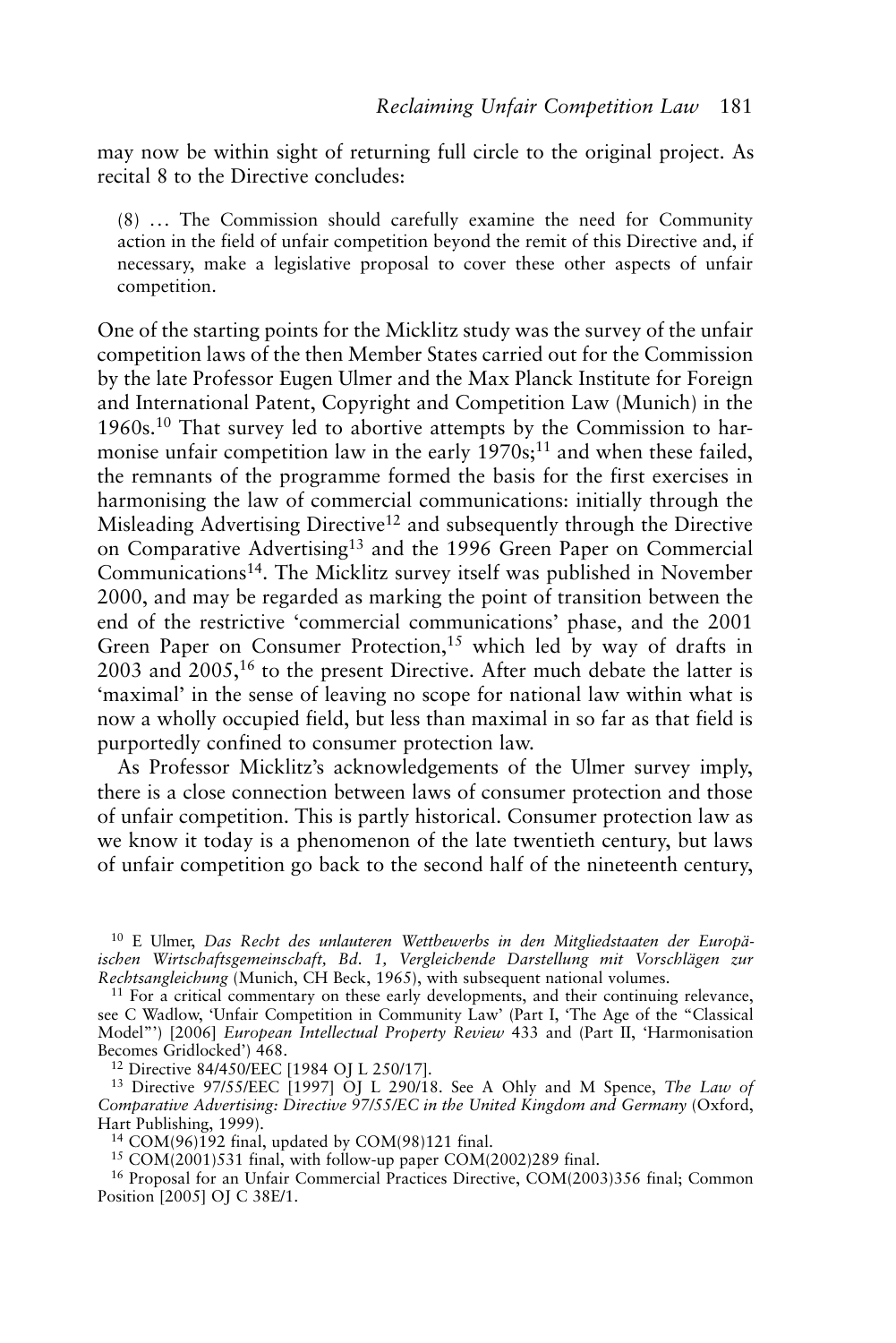and to a considerable extent still embody modes of thought which were prevalent then. As the Micklitz Report notes (emphasis in original):17

Originally—at the end of the 19th century—the law of 'Fair Trading' (or in other terms: the law of 'Unfair Competition') which developed as a result of industrialisation and the liberalisation from restrictive mercantilist trading rules, was relatively 'narrow minded'. There was one main purpose for competition law, whether it was based on the General Clauses of the civil code as in France or Italy, or on a specific statute directed against 'Unfair Competition' as in Germany—and its aim was: *to protect competitors—and that means traders—from each other and against unfair marketing practices*, in this way constructing the legal order of the (national) markets as a level playing field for enterprises. A by-product of this was a kind of consumer protection, e.g. as a result of the prohibition of misleading advertising, in other words a mere 'reflex' accepted by the lawmaker *but not intended*.

With the passage of time, the relationship of consumer protection law to unfair competition law became less one of parasitism and more one of equality, but always subject to tension, even to the point of antinomy. The story may be taken up by Professor Beier, summarising the outcome of the Ulmer survey of the unfair competition laws of the six original Member States in the 1960s (citations omitted):<sup>18</sup>

Ulmer's comparative survey showed a clearly structured and coherent field of law despite national differences, namely the classical field of unfair competition or 'concurrence déloyale'. By the end of the 1950's this field had undoubtedly progressed considerably in Continental Europe from its beginnings as a concept developed by the French courts in the middle of the 19<sup>th</sup> century. It had evolved and gained considerable importance, but its development was a continuous and cautiously advancing achievement, based for more than a century on consistent concepts with regard to (a) the protected interests and (b) the overall objectives of unfair competition law.

The protected interests were those of the honest trader in having the right to restrain his competitors from causing him injury by unfair conduct. The test was whether a competitor's conduct complied with the 'honest usages' of the trade, the 'usages honnêtes' (Article 10bis Paris Convention), the 'correttezza professionale' (Article 2598 Codice Civile) or the 'bonos mores ('gute Sitten') in the course of trade (Article 1, German Unfair Competition Act 1909).

However, all this is part of the history of the law of unfair competition, not consumer protection law. So far as the former was concerned, the Micklitz

<sup>17</sup> Micklitz Report, above n 9, ii, at 57.

<sup>&</sup>lt;sup>18</sup> FK Beier, 'The Law of Unfair Competition in the European Community: Its Development and Present Status' [1985] *European Intellectual Property Review* 284. The article reproduces the Second Herschel Smith Lecture delivered in London in 1985, when Professor Beier was the Director of the Max Planck Institute for Foreign and International Patent, Trade Mark and Competition Law, Munich.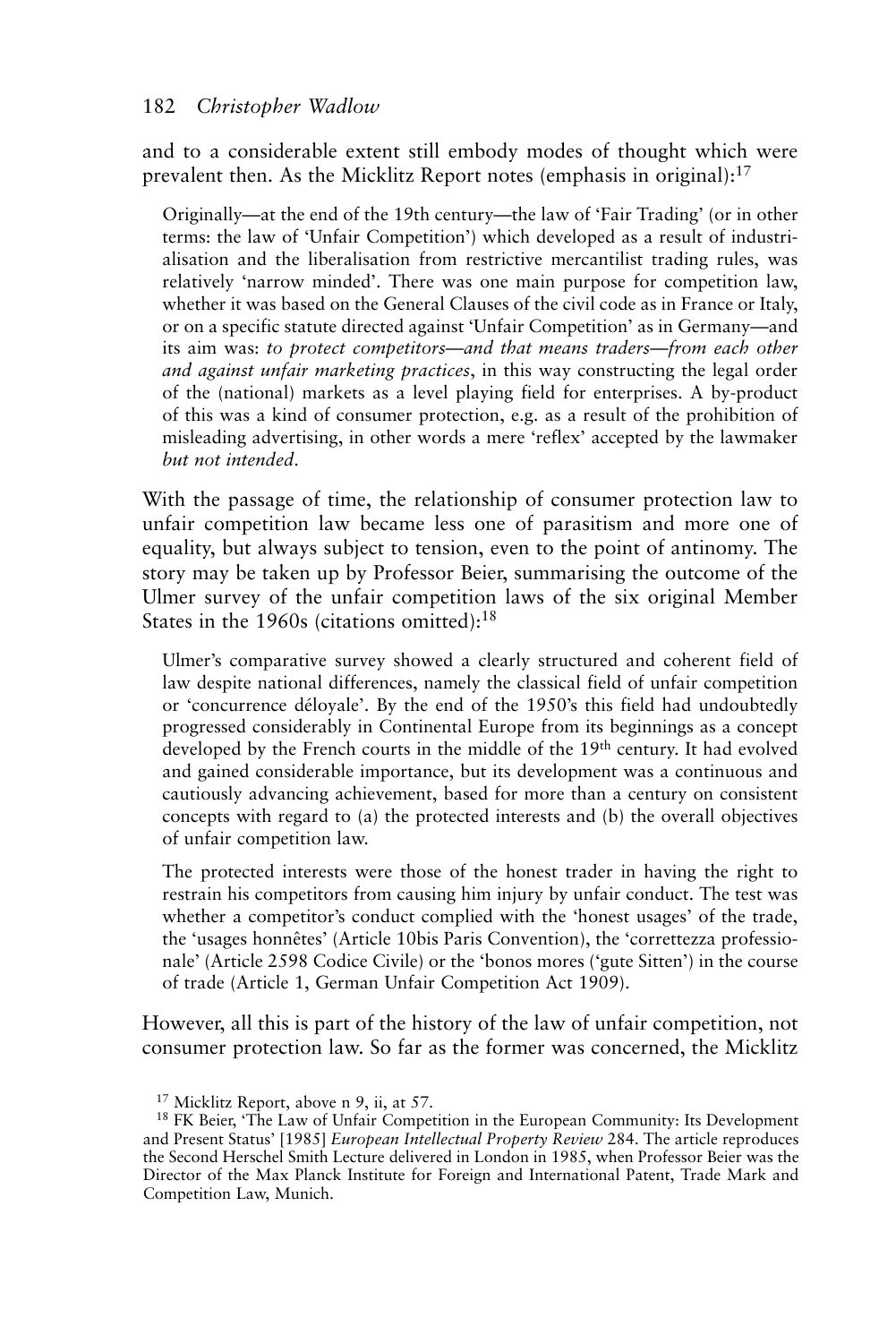reporters agreed that the appropriateness of some sort of 'general clause' was widely accepted in national and international law (with the exception of the United Kingdom and Ireland, and subject to the unstated qualification that at least two types of 'general clause' were being treated as one<sup>19</sup>), but counselled that this was not to say that businesses should be allowed to define their own moral code (emphasis added, citations omitted):<sup>20</sup>

At least in quantitative terms there seems to be a wide-spread agreement on the appropriateness of a general clause on fair trading. This is not only true for nation states, but also for international regulatory initiatives. ... The reference point ... however, is intellectual property rights and not so much fair trading as such. *Here, honest practice shall constitute the reference point. Eugen Ulmer had already emphasised the need to clarify that the final decision on honest practices should not remain in the hands of those who shape it. Otherwise business alone could decide over the degree of honesty to be guaranteed in industrial and commercial matters*.

So if we approach consumer protection law by way of unfair competition law (which in turn is almost universally accepted as a branch of intellectual property  $law^{21}$ ) then we should heed the warning:  $22$ 

The far-reaching disregard of consumers' interests in the field of Intellectual Property very often results in some kind of inappropriate 'extension' of the respective 'exclusive' right by interpreting the General Clauses on Fair Trading in a manner, which creates a 'supplementary function' widening the scope of protection given by the specific Rules of Intellectual Property Law. The reason for this anti-competitive approach lies mainly in tradition and the historic development of the concept of 'unfair competition', which is much more influenced by the interests of the supply side, being protected from one another against specific marketing activities, than by the spirit and philosophy of consumer protection.

But given the close connection in practice between laws of unfair competition and laws of consumer protection, and the historical dominance of the former, it is not surprising to see works on unfair competition cited as principal sources of reference in several of the mini-bibliographies which begin each national chapter of the Micklitz study, despite the fact that the latter is concerned in terms only with consumer protection law. The upshot of all this is that the United Kingdom's strong tradition of consumer

 $19$  There is a crucial difference between a general clause in a code or statute specifically dedicated to unfair competition (as in Germany); and a general clause which is not specific to any single field (as in France, where the 'general clause' in question is the general tort provision of Art 1382 of the Civil Code).

<sup>20</sup> Micklitz Report, above n 9, i, at 13.

<sup>21</sup> Art 10*bis* of the Paris Convention for the Protection of Industrial Property (Stockholm, 1967).

<sup>&</sup>lt;sup>22</sup> Micklitz Report, above n 9, i, at 56.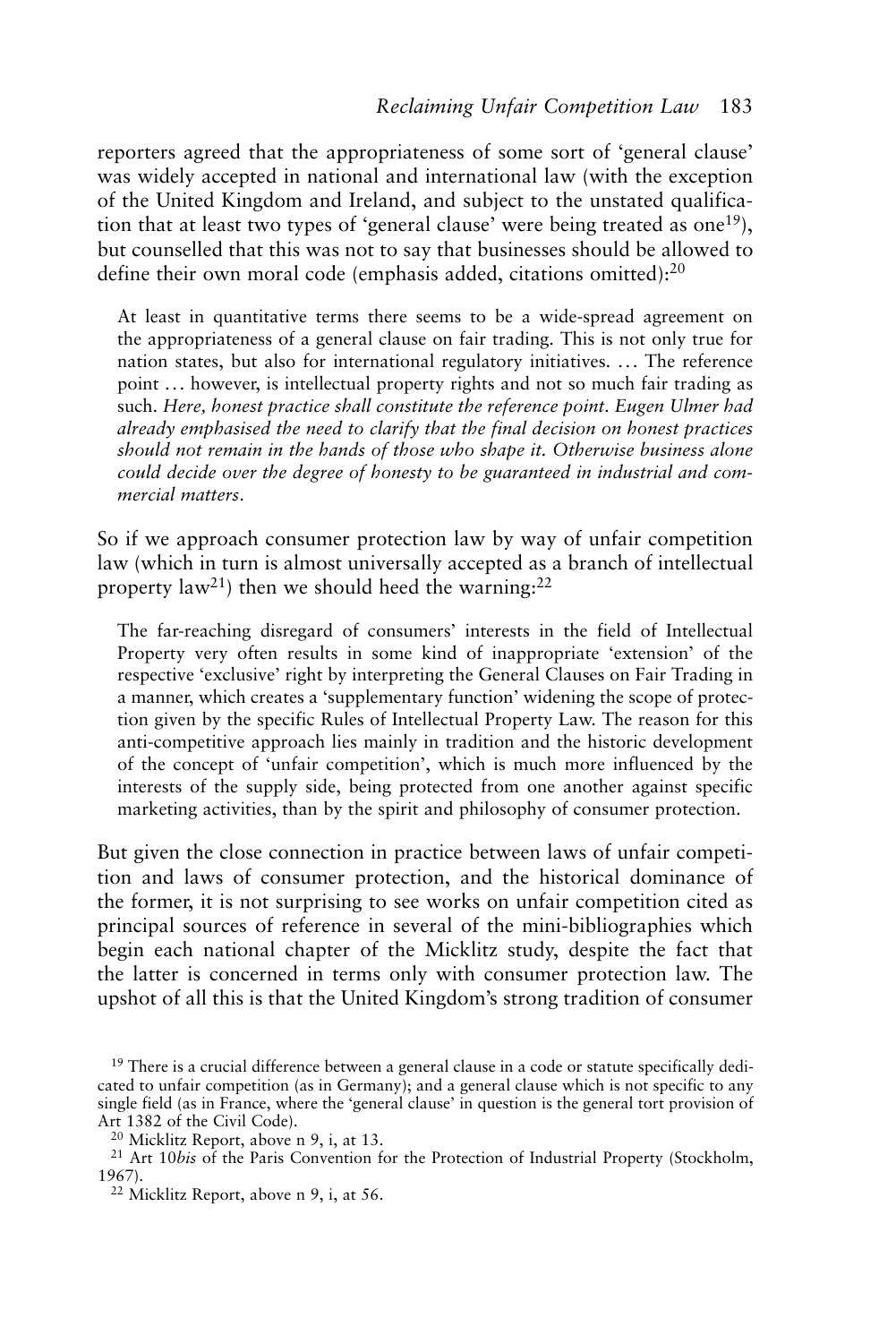protection by independent administrative authorities has been quite well accounted for in the Survey and its recommendations:<sup>23</sup> but that the parallel tradition of minimal judicial interference with business competition at the suit of competitors has not, nor has the common law action for passing-off received anything like the consideration it might have deserved in comparison to the German UWG. This would not have mattered but for the fact that the UWG has arguably been mischaracterised as a consumer protection law at some point in the legislative process (in the absence of any German law more to the point), and may have been given too much influence as a result. This is not to say that the UWG was misunderstood in the Micklitz exercise: on the contrary, its affinity to intellectual property law and its attachment to the interests of traders, rather than consumers, is fully recognised.<sup>24</sup> What is surprising is that the implementation of the Micklitz proposals in the Directive sometimes gives the impression of taking the UWG as if it were a model consumer protection law, which it has never been. This is particularly to be seen when it comes to the 'general clause', and to enforcement mechanisms.

#### 4. THE EXAMPLE OF LOOK-ALIKES

The self-imposed conceptual limitations of the Directive are well illustrated by the issue of 'look-alike' or 'copycat' products in the fast-moving consumer goods industry.<sup>25</sup> These are not terms of art, but for present purposes they denote that the packaging or get-up of products, typically but not invariably supermarket 'private label' or 'own-brands', has been designed so as to prompt a conscious or unconscious association with the brand leader in the mind of the consumer, but with sufficiently prominent differences for it to be unlikely that any but a very careless consumer would actually mistake them for the brand leader. Own brand look-alikes are rarely litigated in this country, partly because supermarkets and their suppliers are well acquainted with the law and display excellent judgement in keeping fractionally within its limits, and partly because brand owners are acutely conscious of the commercial disadvantages of taking on a rival which is also a major customer, unless the case is an open-and-shut one.

A judge faced with a reasonably close 'look-alike' for the first time can react in a number of ways, and it is typical of the actual development of the law in this field that this instinctive reaction in cases of first impression

<sup>&</sup>lt;sup>23</sup> Presumably attributable at least in part to the presence iv the editorial team of Professor Geraint Howells, a prominent British consumer lawyer.

<sup>&</sup>lt;sup>24</sup> Eg Micklitz Report, above n 9, iii, at 96: 'Consumer protection and Intellectual Property Rights: General Approach'.

 $^{25}$  See the contribution of Vanessa Marsland to this book.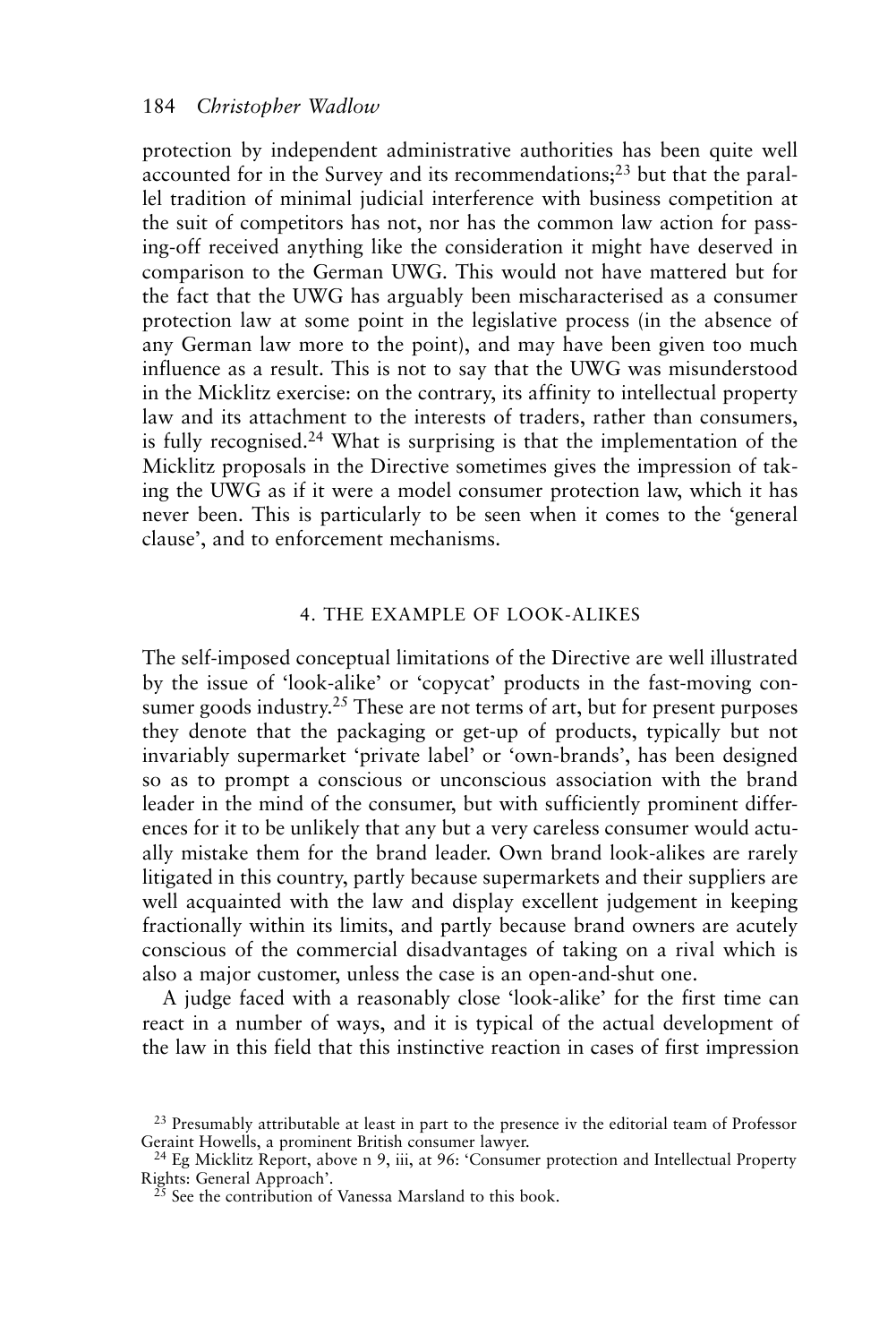goes quite a long way to wards determining the actual outcome of that case and its successors, with rationalisation following. A judge, and especially an English judge, might well start from the proposition that what was complained of was entirely consistent with the normal cut-and-thrust of competition, and only be tempted to intervene if there were special factors on either the legal or moral plane to take the case out of the ordinary. Alternatively, a more sensitive judge might feel instinctively shocked, and might therefore be inclined to penalise the look-alike. But precisely what is it that the judge finds shocking? Once again, an essentially non-rational response is quite likely to come first, with rationalisation following.

Once either the judge or the commentator has begun to attempt to rationalise what was probably originally an instinctive and morally-driven response, we shall see that a number of quite different conceptual paths are open. First, the judge may have felt (or reasoned) that the look-alike was 'unfair' because it was likely to deceive or confuse. In context, this can only mean that customers would be deceived or confused: no one suggests deception of the brand owner is likely or relevant. Self-evidently deception is a bad thing and confusion not much better, but the first response of the judge may equally well have been driven either by concern for consumers for their own sakes; or by the thought that the deceptive look-alike was in some sense 'stealing' trade from its rightful owner, the brand-leader. So is it a case of the look-alike cheating the consumer, the competitor, or both? And does the answer to that question have any consequences either in fact or in legal analysis? At one extreme, the judge might deplore the fact that consumers were being deceived, but treat is as *res inter alios acta* so far as the brand-leader was concerned.26 At the other extreme, the judge might reason that consumers actually suffered little or not at all from their mistakes or confusion (the look-alike perhaps being as good as or better than the brandleader in terms of quality and value), but that the brand-owner suffered significantly, and that the latter was entitled to compel the look-alike to play by the rules of the game. So a rationale based on deception of consumers can be driven by concern for them, or by concern for competitors, or both, but even these variants do not exhaust all the possible rationales.

Secondly, the judge may have reacted on the basis that that the look-alike was an unauthorised copy. Its originator therefore took a short cut, and (mis)appropriated something of value to the brand-leader. At this point, a judge from the common law tradition would probably have said to himself that if no issue of statutory infringement arose, then it was not for him to invent new quasi-proprietary rights in a field which had been pre-empted by Parliament. There is much writing on the misappropriation of 'valuable

<sup>26</sup> This was the rationale of the old decision in *Webster v Webster* (1791) 36 ER 949 (Lord Thurlow LC), decided before the action for passing-off became accepted: '[t]he fraud on the public is no ground for the plaintiff's coming into this court.'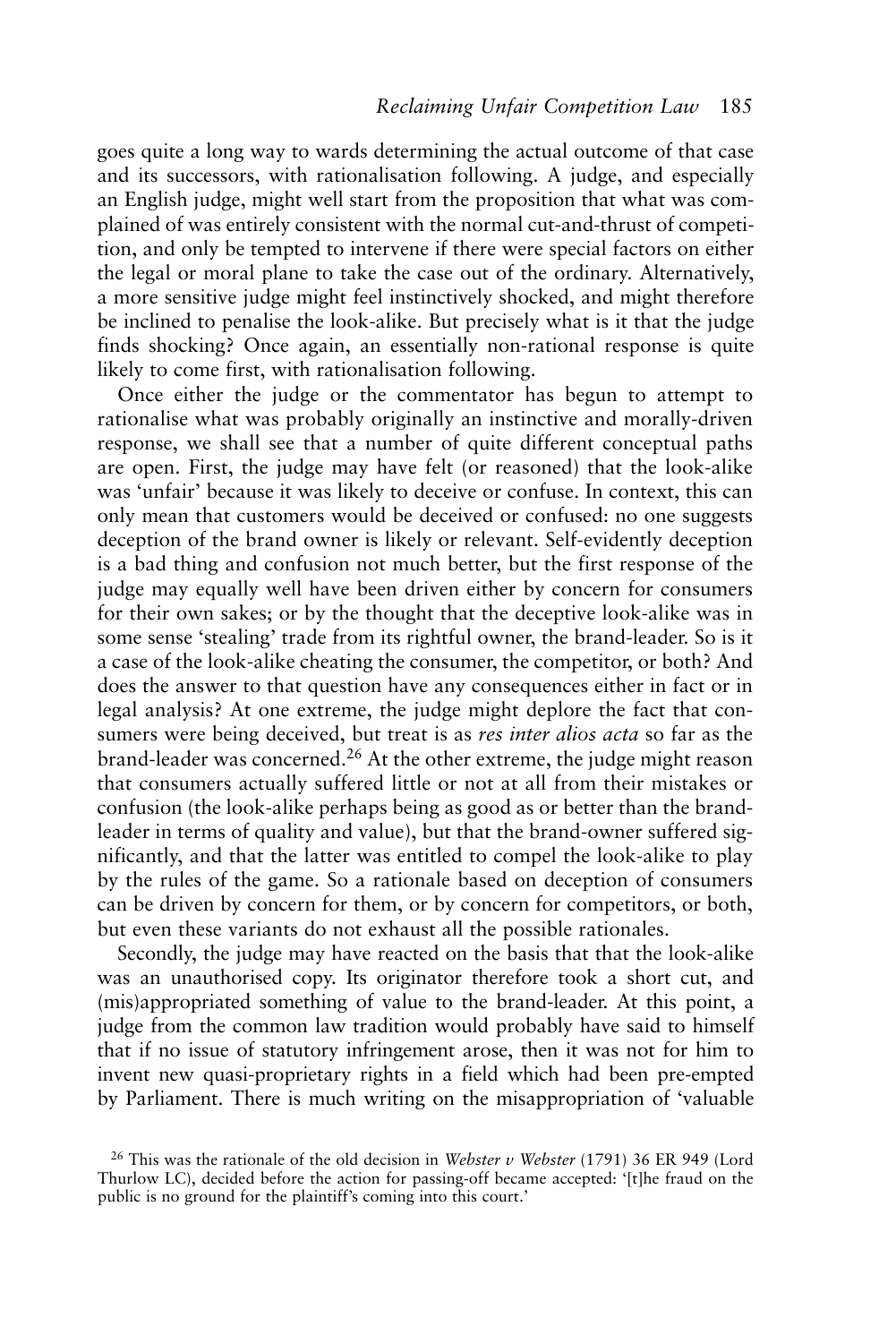#### 186 *Christopher Wadlow*

intangibles', but little or no case law.27 The same judge would probably also be reluctant to interfere without statutory authority in a manner which would reduce freedom of competition, without having the excuse of suppressing falsehood. A judge from another tradition might have a very different response. He might regard it as self-evident that the promoter of the lookalike should not enrich himself at the expense of a fellow trader, and that to do so was not only morally wrong but *prima facie* unlawful as 'slavish' (or 'servile') imitation.28 This train of thought finds a place in the doctrine of unfair competition in many Continental legal systems, including those of France and Germany:29

German tort law on unfair competition provides a protection of commercial and industrial products against direct takeover, so-called 'slavish imitation'. The copying of a product, a characteristic product-line, a famous label or a well-known brand is regarded as an unfair trade practice when it is a 'free ride' by taking advantage of the competitor's investments of time, effort and money in research and marketing. Therefore, an exception to the general freedom of imitation is accepted under German law in addition to intellectual property rights. The reason for this is that the business person has been deprived of the possibility of recouping his or her costs of research, development and marketing by a simple one-toone copy of the product or service. The competitor can offer the imitation for a much lower price than the original product or service and gains his market share by exploiting the achievement of the original producer.

At this point the argument can be pursued into at least two further subdivisions: whether the matter appropriated was the *input* or *investment* of the brand-owner into the item copied (its quality, design, advertising expenditure, etc), or the composite *product* of these factors and others, namely the goodwill the brand-leader enjoyed and the willingness of the public to buy it in preference to its competitors, and possibly to pay more for it. At this point we may note that we have reached a rather similar end-point to one of those based on misrepresentation, but that we have reached it without invoking misrepresentation because it was the copying, rather than the deception, which provided the element of 'unfairness' which the law seeks to remedy. We could pursue further refinements of analysis according

27 See M Spence, 'Passing Off and the Misappropriation of Valuable Intangibles' (1996) 112 *Law Quarterly Review* 472.

 $28 \n\widetilde{\text{See}}$  para 40 of the Explanatory Memorandum to the draft Directive (Proposal for an Unfair Commercial Practices Directive, COM(2003)356 final). The imitation need not be particularly close to count as 'slavish', the principal question generally being whether there was some valid reason (such as functionality) for copying, or whether the latter was gratuitous.

<sup>29</sup> The summary of the position in Germany is taken from B Steckler, 'Unfair Trade Practices Under German Law: "Slavish Imitation" of Commercial and Industrial Activities' [1996] *European Intellectual Property Review* 390 at 397. For France, see, eg, A Kamperman Sanders, *Unfair Competition Law: The Protection of Intellectual and Industrial Creativity* (Oxford, Clarendon Press, 1997) 24.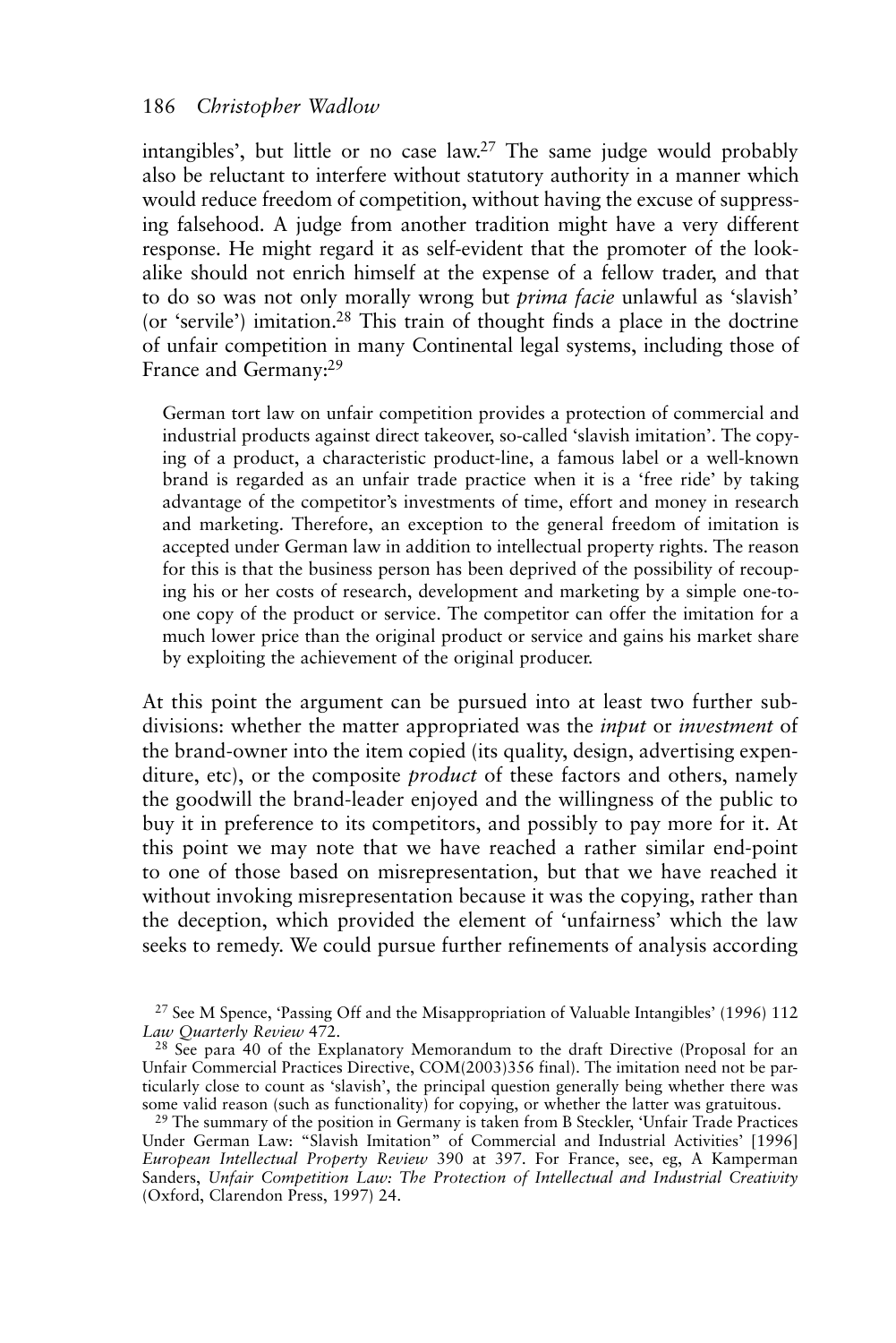to whether we were dealing with what is effectively a branch of the law of unjust enrichment, or with innominate or emergent property rights as such, but in either event this entire chain of argument owes everything to the supermarket acting 'unfairly' vis-à-vis a competitor-cum-supplier, and nothing at all to its acting unfairly with respect to its own customers.

The issue of look-alikes poses few theoretical difficulties in English law, but that is at least partly because the common law is wholly attached to the misrepresentation model and has no place for 'parasitism' or 'slavish imitation', unless deception as well as misappropriation is involved. Of the two passing-off cases decided by the House of Lords in recent years, one concerned a (branded) look-alike rival to the *Jif* plastic lemon, and Jif won: *Reckitt & Colman v Borden*. 30 A rare but illuminating decision on supermarket own-brand or private label look-alikes is to be found in *United Biscuits v Asda Stores* (PENGUIN *vs.* PUFFIN biscuits).31 In the course of his judgment for the plaintiffs Robert Walker J observed (citation omitted):

These causes of action [passing-off and registered trade mark infringement] are the subject of a great deal of learning, some of which has been deployed in argument during the hearing, but their basic idea is quite simple. It is (and has been for a very long time) the policy of the law to permit and indeed encourage fair competition in trade but to discourage and indeed prevent unfair competition. ... The rules as to passing off and trade mark infringement are (in non-statutory and statutory form respectively) a very important part of the law preventing unfair competition. Their basic common principle is that a trader may not sell his goods under false pretences, either by deceptively passing them off as the goods of another trader so as to take unfair advantage of his reputation in his goods, or by using a trade sign the same as, or confusingly similar to, a registered trade mark.

After this lengthy introduction, can we say that supermarket look-alikes are 'unfair', in the case of those that do not actually deceive or confuse the average consumer? Not so according to the Directive, which recites (in part):

 $(14)$ ... It is not the intention of this Directive to reduce consumer choice by prohibiting the promotion of products which look similar to other products unless this similarity confuses consumers as to the commercial origin of the product and is therefore misleading.

Likewise, paragraph 40 of the Explanatory Memorandum accompanying the draft Directive in 2003 singled out 'slavish imitation (i.e. copying independently of any likelihood of consumer confusion)' as an act frequently

<sup>31</sup> *United Biscuits v Asda Stores* [1997] RPC 513 (Robert Walker J).

<sup>30</sup> *Reckitt & Colman v Borden* [1990] 1 WLR 491; [1990] 1 All ER 873; [1990] RPC 340  $(HL)$ .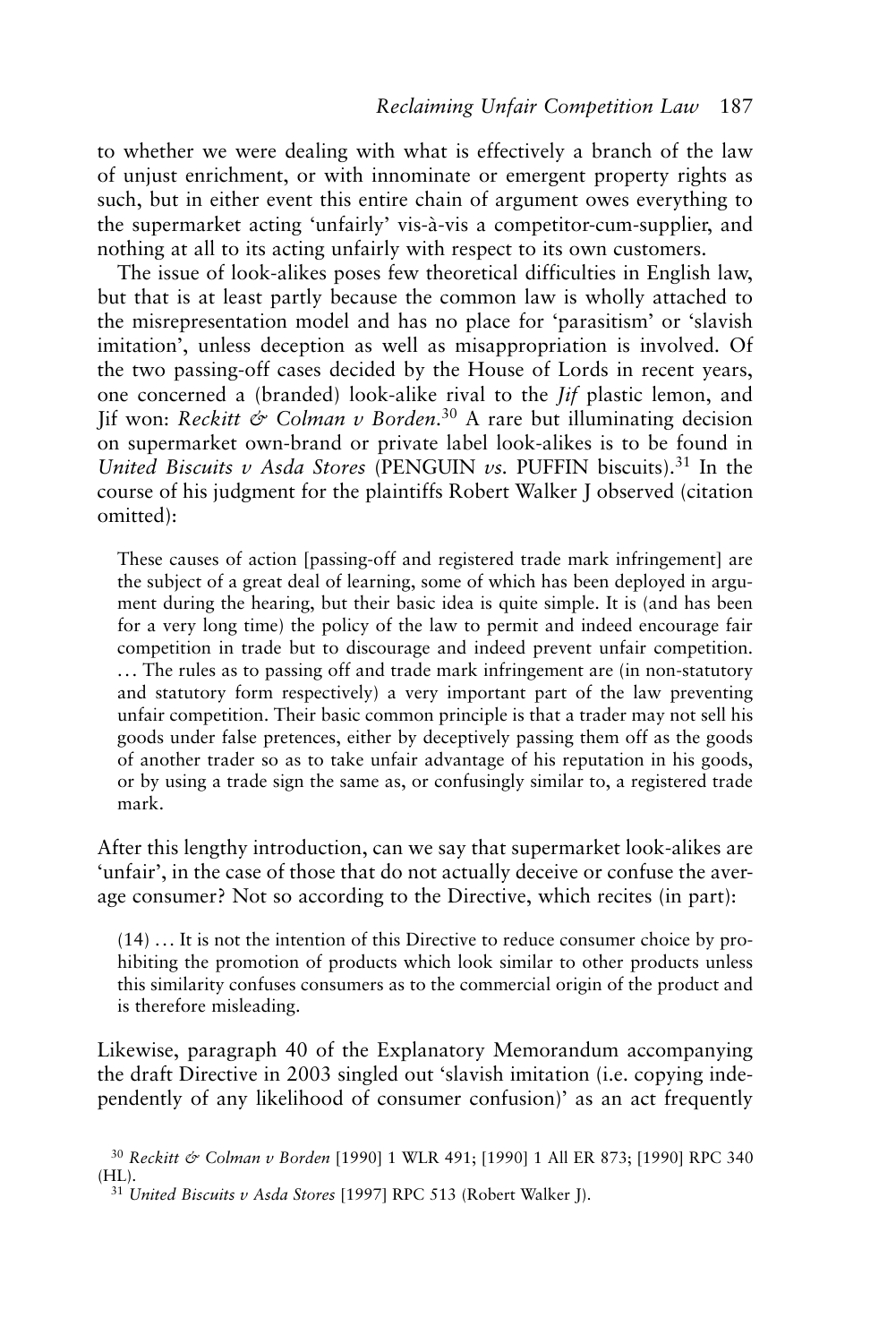amounting to unfair competition under national laws, but outside the Directive's intended scope.<sup>32</sup>

And from the point of view of the consumer the answer is equally obviously 'no', unless the look-alike in question oversteps the line between legitimate and non-confusing copying of certain generic visual cues, into deceptive similarity or outright counterfeiting, or unless its quality is less than he or she had been led to expect from the implicit claim of parity with the brand leader. Brand-owners, on the other hand, tend to regard look-alikes as inherently unfair even if they are not confusing or deceptive. If the law allowed, they would follow the second line of argument above and assert that, deception aside, look-alikes are unethical and ought to be unlawful, because they are parasitic imitators. The supermarket reaps where it has not sown.

Despite the clarity of the Directive on this point, it is not surprising to find its general clause in danger of being misinterpreted (if not actually misappropriated) on behalf of brand owners to combat what is really, to their way of thinking, a case of unfair competition based on the 'misappropriation of valuable intangibles', and having little or nothing to do with misrepresentation. Just such a tendency may be seen from the following excerpts:<sup>33</sup>

Even if the new law does not completely satisfy brand owners or provide guaranteed protection against lookalikes, it must be regarded as a step in the right direction.

Brand owners will no doubt be watching this [transposition] with interest and may well wish to take the opportunity to ... maximise the benefits of the Directive in the UK for their specific purposes.

So in the name of 'fairness' towards consumers, we are being invited to suppress a practice which is, in most cases, perfectly innocuous from their point of view, and to impose a morality which (rightly or wrongly) can only draw its validity from a certain world-view of the rights of businesses inter se. If this is to be justified, it can only be on the basis of a properly thoughtout law of unfair competition. But if this turns out to be the result of the Directive in practice, then we will have submitted ourselves to a de facto law of unfair competition which has not been thought out at all.

# 5. SUMMARY AND CONCLUSIONS

The thesis of the present contribution is that the legitimate interests of consumers and businesses do not routinely or necessarily coincide.

<sup>32</sup> Proposal for an Unfair Commercial Practices Directive, COM(2003)356 final, para 40.

<sup>33</sup> G Grassie, 'EU Directive on Unfair Commercial Practices—a UK Perspective' (2006) 1 *Journal of Intellectual Property Law and Practice* 107 at 111.